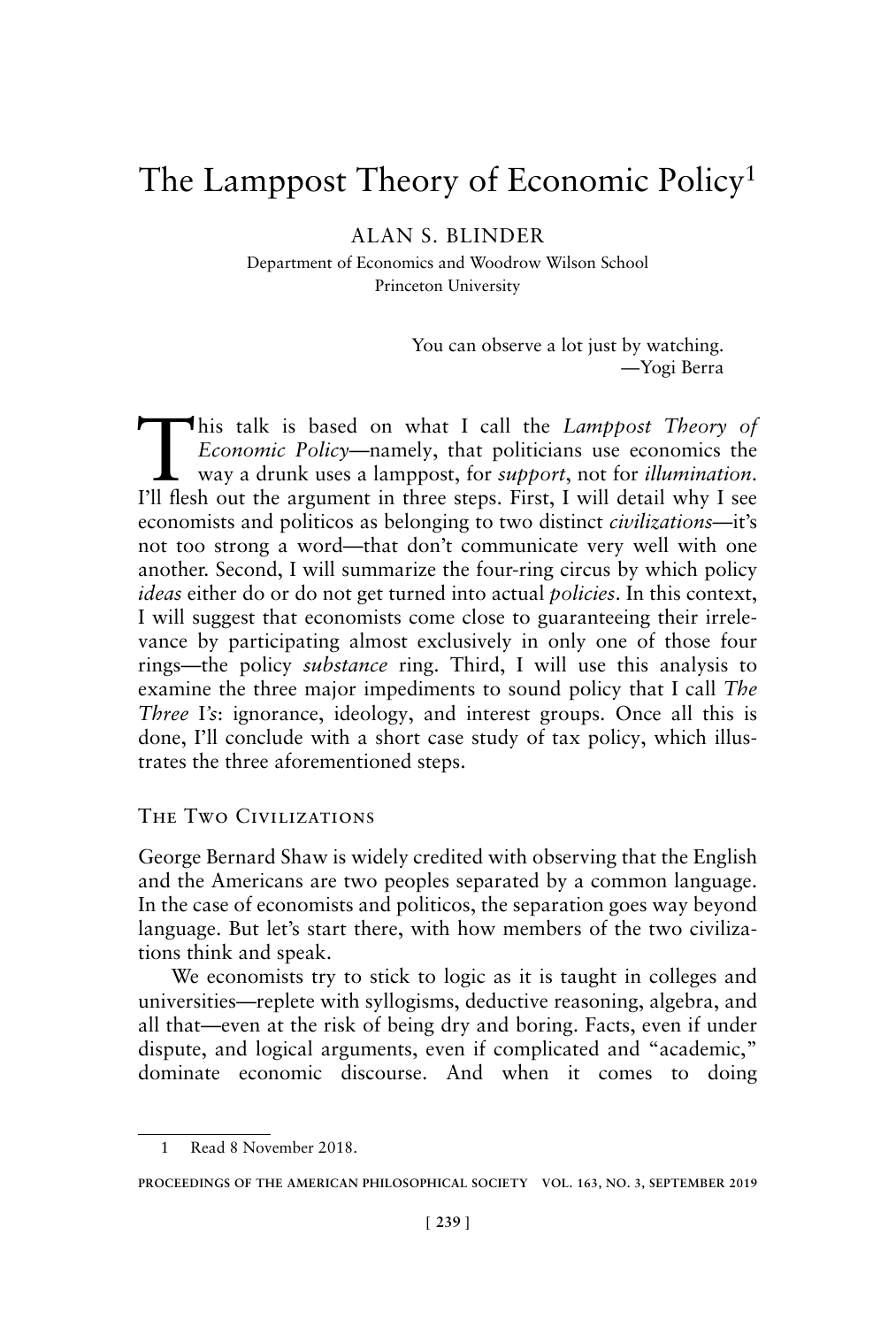calculations, we follow the standard rules of arithmetic or, when calculations are more complex, of algebra and calculus.

Politicians and their spinmeisters do all of this differently. They cannot afford to be boring—they have to hold their audiences. But they can afford to be somewhat illogical and/or to play fast and loose with the facts. They are, after all, answering to the voters, not to academic referees. Before I went to Washington, I used to think that politics was fundamentally illogical—somewhat crazy, even. But I learned there that skilled practitioners have their own form of logic, which I call *political logic*. Political logic follows rules that Aristotle, Boole, and Quine would not recognize. But it is far from random; there is a coherence to it. I will offer several examples of political logic in what follows. But one particular example is worth stating right at the outset. In economics, when we add up  $2 + 2$ , we always get 4. In politics, when you add things up, you must weight them by political influence. So some 2 + 2's count as only 2 while others add up to 8.

The Darwinian selection principles for success also differ starkly between the two civilizations. Economists who are engaged in the policy process succeed or fail based on their "smarts" and the quality and creativity of their ideas. Their incentive system pushes them toward clever policy proposals designed to maximize social welfare.

A high IQ is an asset in politics, too, but only up to a point. Wise politicians don't want to get too far ahead of their voters, and certainly don't want their voters to think they are. (Contrast that with academia, where one-upmanship is a central part of the culture.) A variety of people skills that are more or less irrelevant—and, one might argue, rare—in the academy are far more critical to success in politics than is IQ. Politicians' incentives, of course, are to maximize their electoral prospects, not to maximize anything as amorphous as social welfare, whatever that is.

Naturally, then, the central foci of policy-oriented economists and politicians differ sharply. We dote on *economic efficiency*—a concept that ordinary people neither understand nor, I'd guess, would think terribly important if they understood it. Politicians focus instead on *fairness*—or rather, the *appearance of fairness*—because they know that matters more to voters. Economists worry, pretty much exclusively, about which policies *are good* for the commonweal. Politicians worry more about which policies *sound good* to the common man and woman. Sadly, the two criteria often do not correspond (e.g., using trade protection to "save" jobs). Finally, economists rank policy options by how well they serve the broad *national interest*. Politicians, more often than not, rank them on how well they serve narrow, *special interests*.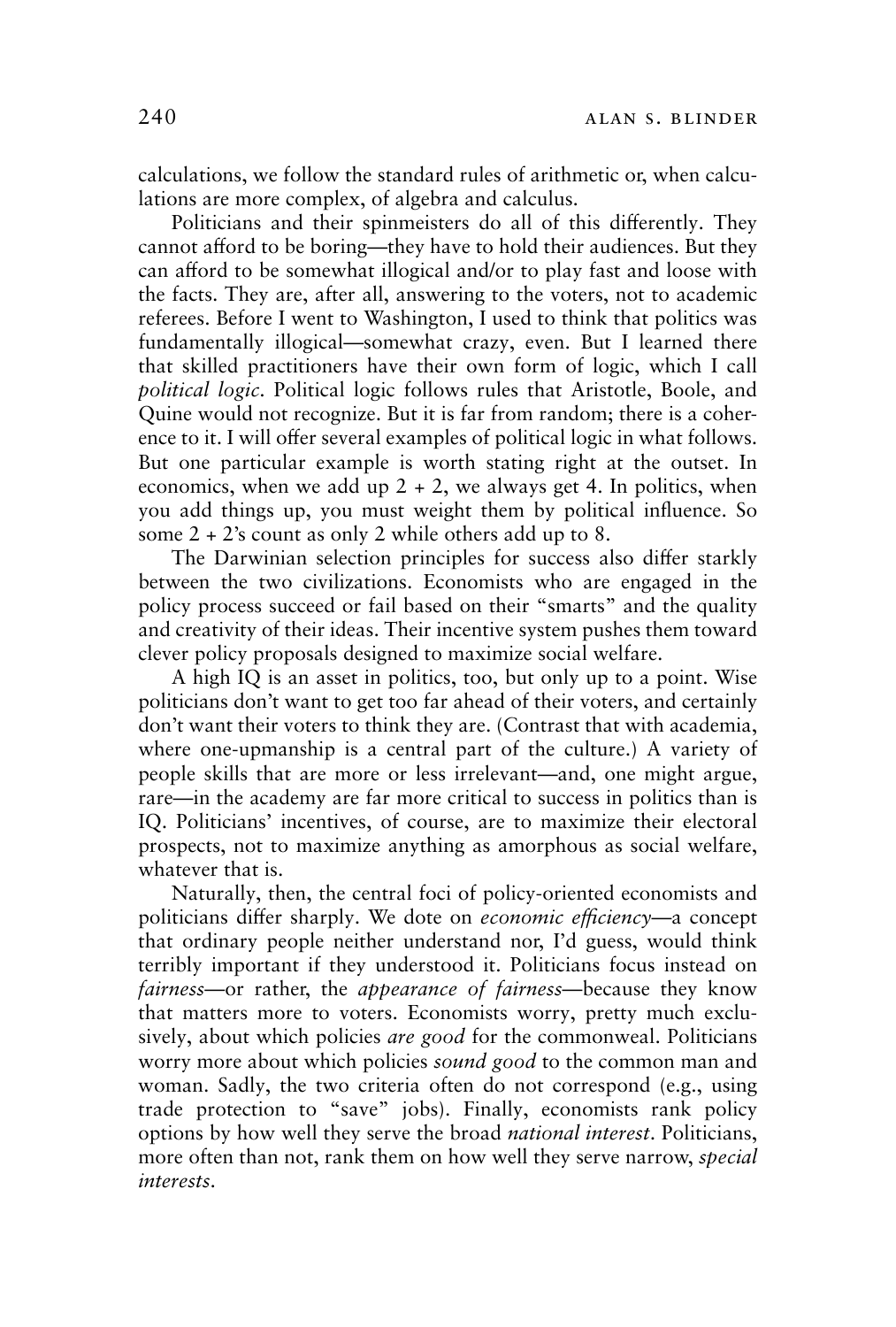## lamppost theory of economic policy 241

And then there is the matter of time horizons. It is a commonplace to say that politicians have short time horizons—lasting only until the next election. That time frame is, at most, two years long; usually, it's far shorter. But for many, probably most, economic policies, even a two-time horizon year is too short. Policy options must be appraised over longer time frames. Economists are very good at doing that—too good, I'd argue. For example, if opening up some market to freer international trade will cause serious disruptions for two or three years, but everything will be fine in a decade or two, that's a "short run" problem that policymakers should not ignore. Economists often do; politicians don't.

The central message of this talk is that each civilization could learn some things from the other—and that some mutual learning could take the hard edge off the Lamppost Theory. No one in this room will be surprised to hear an economist explain how and why politicos should learn more from us. The surprising part, coming from me, is the parallel claim that economists could learn some valuable lessons from politicos. So I'll dwell on that more.

## The Four-Ring Circus of Policymaking

The aphorism that you never want to see laws or sausages being made is often attributed—rightly or wrongly—to Bismarck. I'll ignore sausages and stick to the laws governing economic policy. In most cases, such economic policies are made in a four-ring circus consisting of substance, politics, message, and process—all interacting at the same time in a mind-boggling display of apparent disorder. As I've indicated, economists mostly confine themselves to the first ring: the substance of the matter—which is the "illumination" part of the Lamppost Theory. But with so much action going on simultaneously in the other three rings, that self-imposed limitation often leaves economists with little influence on the end result.<sup>2</sup> Let's take up the rings one at a time.

#### *Politics*

It is hardly a revelation that politics matters a lot for economic policy, even if economists disdain politics and are clumsy and/or naïve at it. We do, after all, live in a democracy in which top officials are either elected by the voters or appointed by politicians who, in turn, have

In fairness to my colleagues, we are sometimes barred from the political and message rings by politicos who view our presence there as practicing politics without a license.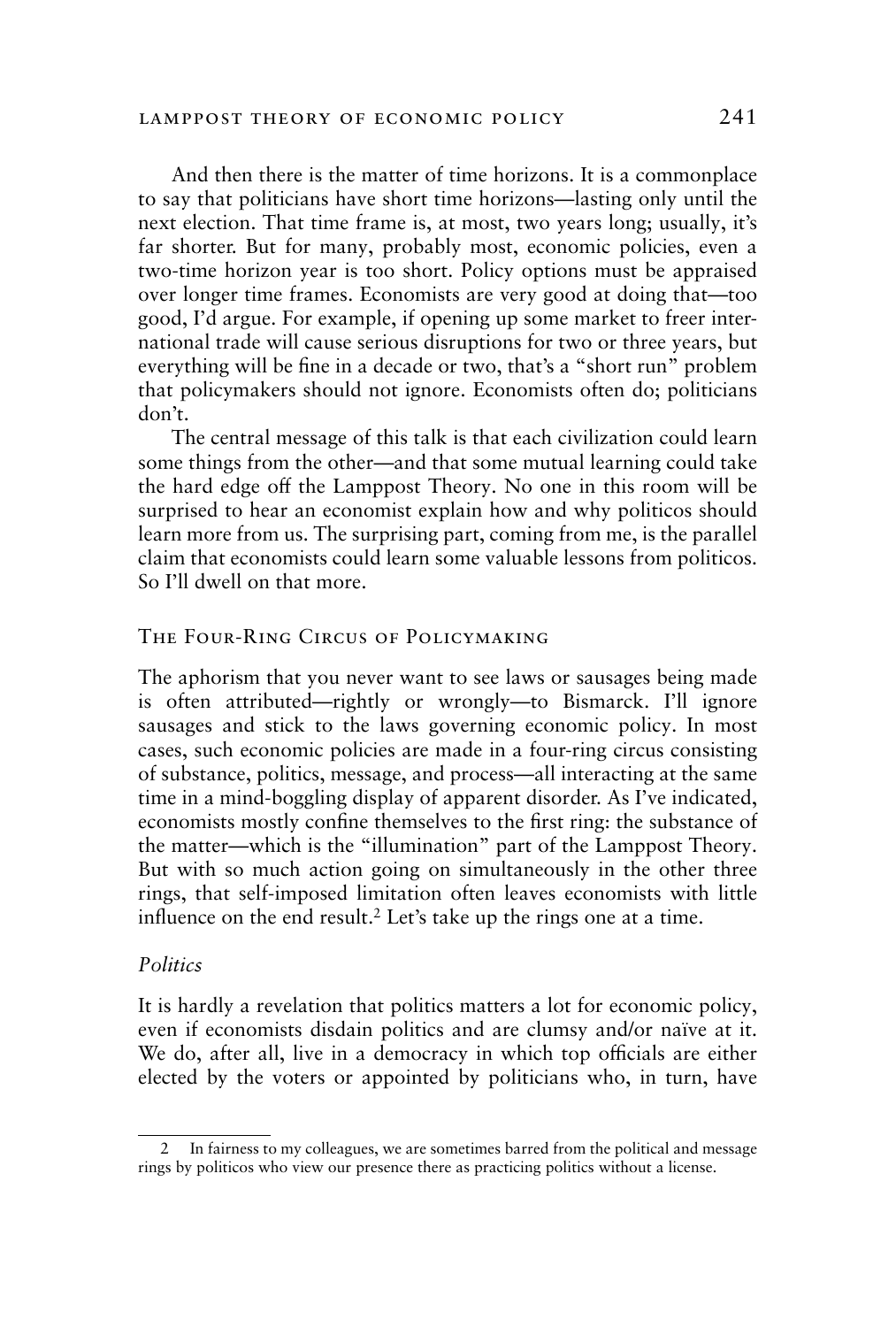faced the voters—as I was, twice, by Bill Clinton.<sup>3</sup> In the political "ring," fairness almost always trumps efficiency, time horizons are short, and parochial interests routinely defeat the commonweal—all of which I mentioned earlier.

But there is another point, which often goes unnoticed. Economics teaches us to look for clean "best" or perhaps "second best" solutions—subject to constraints, of course, for constrained optimization is the bread and butter of economics. Policy wonks seek to develop comprehensive policies that are internally coherent, held together by guiding principles, and based on evidence. This is not foolish. If the pieces don't fit together, the infamous law of unintended consequence may take over and overwhelm all the good you are trying to do.

One of my favorite examples is called *optimal tax theory*. 4 It's a beautiful piece of economic analysis that treats the entire tax system as a unified whole, and instructs us on how to find the optimal tax rate to apply to every economic activity. The formulae generated by optimal tax theory allow for the possibility that, for example, the tax rate on interest might interact with the tax rate on cigarettes. As I said, it's a beautiful theory; and in the domain of substance, it gets things basically right. But optimal tax theory has exactly nothing to do with how tax policies are made in the real world, where politicians seek the *politically optimal* tax code, not the *economically optimal* one. Politicos have their own form of logic, which involves campaign contributions, lobbying forces, the geography of costs and benefits, and superficial appeal (or lack thereof) to voters, among other things. It does not involve, say, the elasticities of demand and deadweight loss calculations that form the core of optimal tax theory.

This is just one example, but the point is general: Intellectual purity doesn't travel far in the political processes that generate economic policies. Almost all workable *political* solutions involve compromises, often unprincipled compromises, rather than the intellectually coherent plans that economists prize and reflexively seek. While we economists try to design a beautiful gazelle, political compromises are more likely to produce an ungainly monster with the head of a horse, the body of an elephant, and the tail of a monkey. Part of the art of real-world policymaking is learning to love—or at least to tolerate—such

I served as a member of the Council of Economic Advisers, 1993-1994, and as Vice Chairman of the Board of Governors of the Federal Reserve System, 1994–1996. Not incidentally, I was also an economic adviser to the presidential campaigns of Bill Clinton, Al Gore, and Hillary Clinton.

<sup>4</sup> Literally hundreds of references could be given. One good one is Joel Slemrod, "Optimal Taxation and Optimal Tax Systems," *Journal of Economic Perspectives* 4, no. 1 (Winter 1990): 157–78.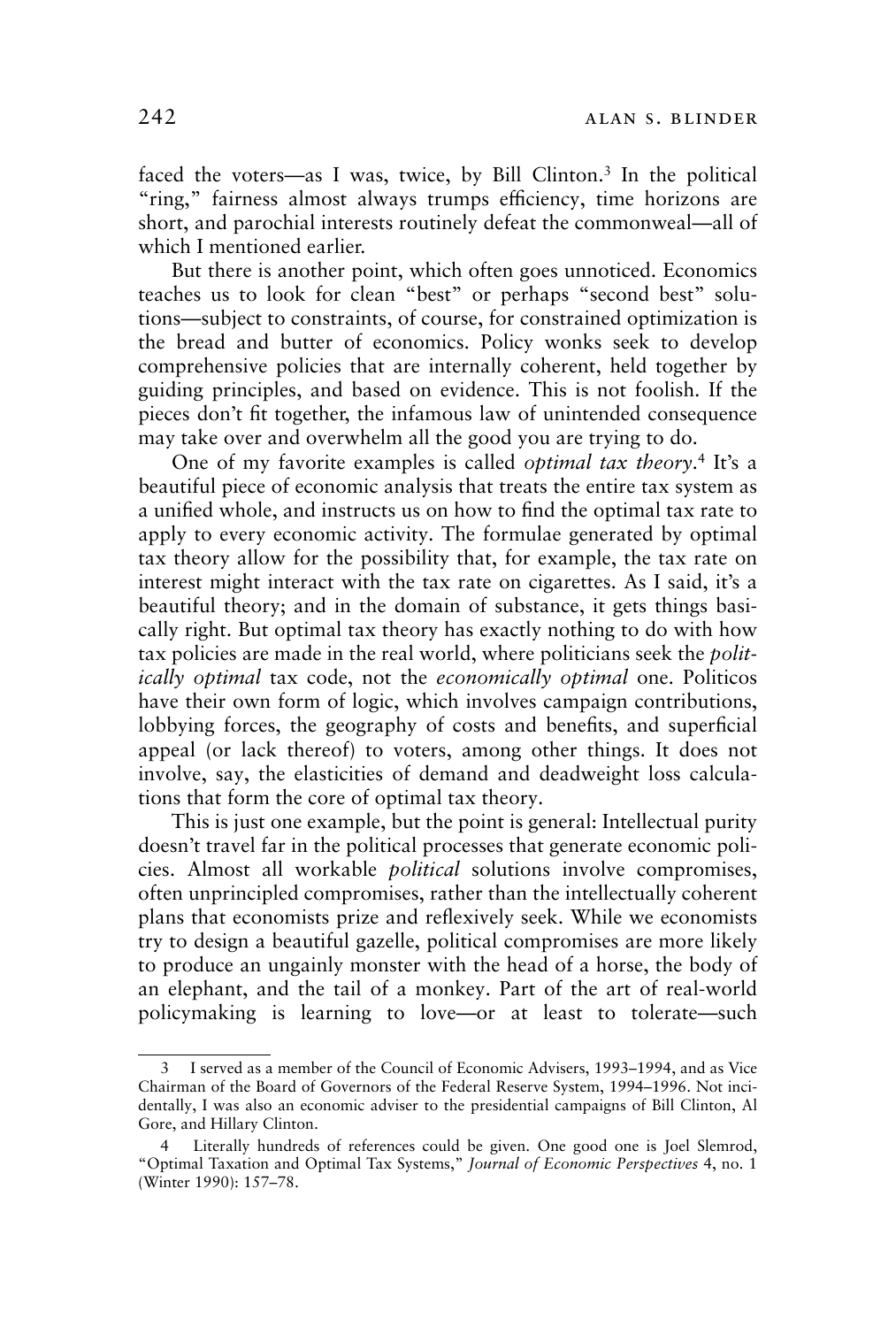creatures. "My monstrosity is better than your monstrosity" is the right attitude.

The matter of time horizons was broached earlier. Let me bring it up again here, and sharpen it, in a slightly different context. We economists dote on *equilibrium* states. You probably remember from Economics 101 the importance attached to the point where the supply and demand curves cross. Your instructor no doubt highlighted that *equilibrium* point as the key spot on the diagram. If you were sharp or annoying enough to ask what happens *out of* equilibrium, you probably got some story about the forces that return the market *to* equilibrium. Not quite an answer. We economists are an equilibrium-oriented bunch.

But ordinary people, and therefore the politicians who serve them, are not. For people don't live in equilibrium states. Rather, they live in *transitions* almost all the time. At some epistemological level, economists understand that simple point. Understand it, but reflexively ignore it. We tend to belittle the adjustment costs imposed on people as *transition costs* that won't last forever (which is true) and therefore can be ignored (which is terribly wrong).

Trade agreements offer politically salient examples. Every such agreement changes the constellation of goods and services produced and consumed in the countries involved. That's what they are supposed to do. In the process of moving from Equilibrium A, where the country starts, to Equilibrium B, where it winds up, new jobs are created in some industries and old jobs disappear in others. It is often demonstrable, under certain assumptions, that B is superior to A. In fact, empirical economists who specialize in international trade offer quantitative estimates of *by how much* B is better than A.5 So, economists almost always support trade-opening agreements. After all, they improve social welfare.

But now think about those pesky transition costs that economists are wont to ignore. As the economy makes its *transition* from Equilibrium A to Equilibrium B, some people will lose their jobs. Their incomes will drop sharply. They may have to move to find new jobs which some of them won't be able to do because of their spouse's job, a sick family member, or something else. In some cases the job loser may *never* find another job that pays as well. Think, for example, of a 55-year-old steelworker who loses his job when a steel mill in Ohio closes. Should we dismiss these "transition costs" as relatively

As an example for the ill-fated TPP, see United States International Trade Commission, *Trans-Pacific Partnership Agreement: Likely Impact on the U.S. Economy and on Specific Industry Sectors*, TPA-105-001, 4607, May 19, 2016, usitc.gov/publications/332/ pub4607.pdf.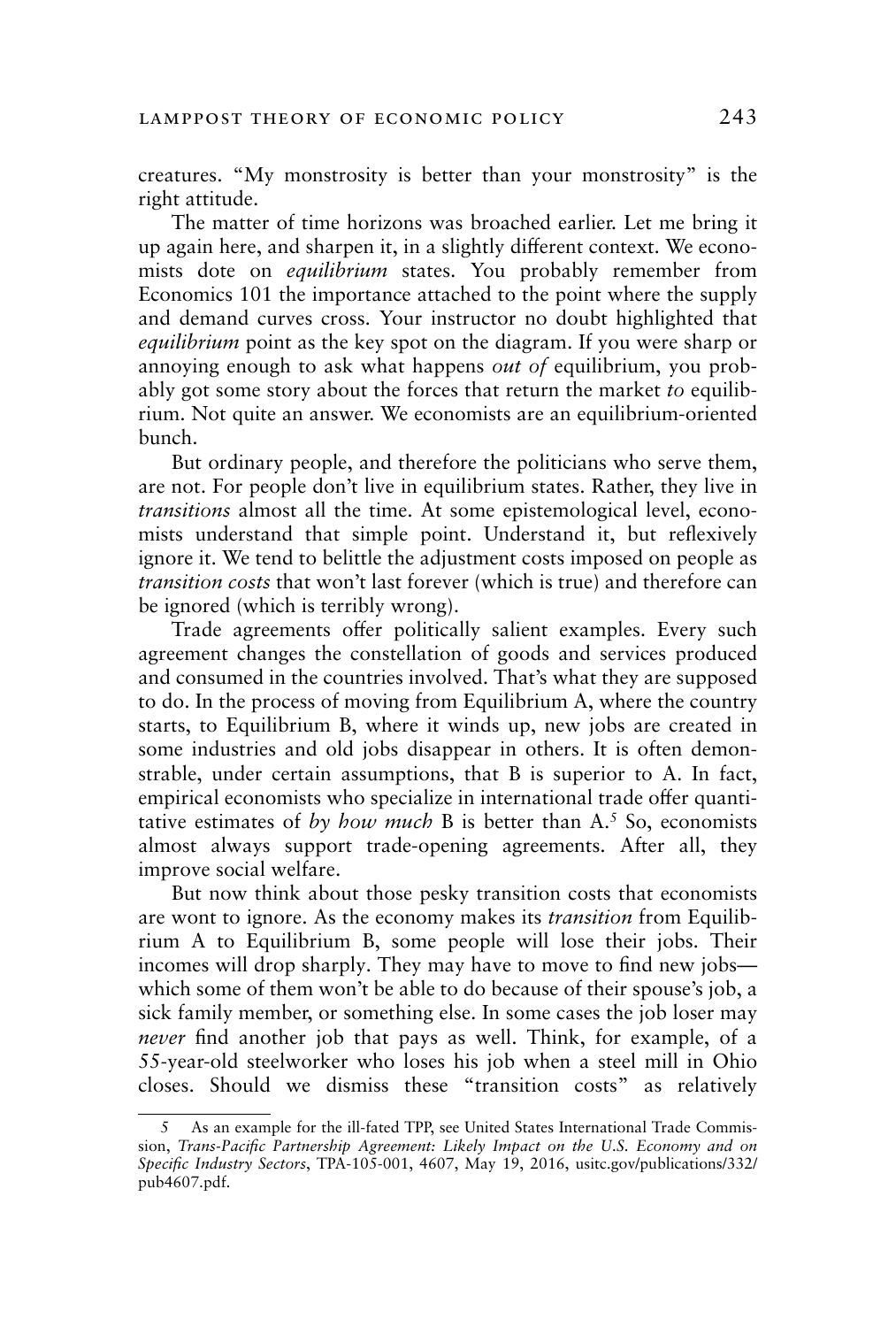unimportant details—which economists often do, but politicians don't? If you do, you've assured your irrelevance in the political arena.

# *Message*

I'll be much briefer on message, at which the typical economist is woefully inept and about which the typical economist is reflexively disdainful. (Would you want your son or daughter to grow up to be a spinmeister?) But here's the bad news for those of us who like to live on the high horse: In the American form of democracy, policies need to be *sold*. Elites can't force them down the throats of an unwilling body politic. That's why we live with endless campaigns.

It would be nice if nature had arranged economic life so that good policies *sounded* good to ordinary people while bad policies *sounded*  bad. But it hasn't. Rather, as I noted earlier, some economic policies that sound good are actually bad for the nation while other policies, which sound bad, are actually good for the nation. An example of the former was mentioned earlier: "saving American jobs" through trade protection. As an example of the latter, think about a carbon tax to combat global climate change. (Oh, no, there's the dreaded T-word!) When policies that *sound* bad but *are* good compete for support in the political arena with policies that *sound* good but *are* bad, the former are at a severe disadvantage. It's hard for them to win when battles are fought with bumper-sticker slogans, sound bites, and 20-second TV ads.

Complexity sells poorly in the message ring of the policy circus. Unfortunately, appropriate economic policies are often complicated. Just think, for example, of reforming the tax code, or financial regulation, or anti-trust policy. The details matter. Economists and other would-be policymakers must somehow strike a balance between necessary complexity and the KISS principle ("Keep it simple, stupid") because the latter will matter greatly in the political world. As in my horse-elephant-monkey metaphor, economists must learn to live with even advocate—simpler policy options than they would like.

# *Process*

If academics disdain message (which they do), they absolutely *hate* process. For proof, try to remember your last faculty meeting—if you attended it. With the single exception of co-authorships—which rarely involve more than three or four people—academic economics (like many other disciplines) is a solitary occupation. (I'm writing this sitting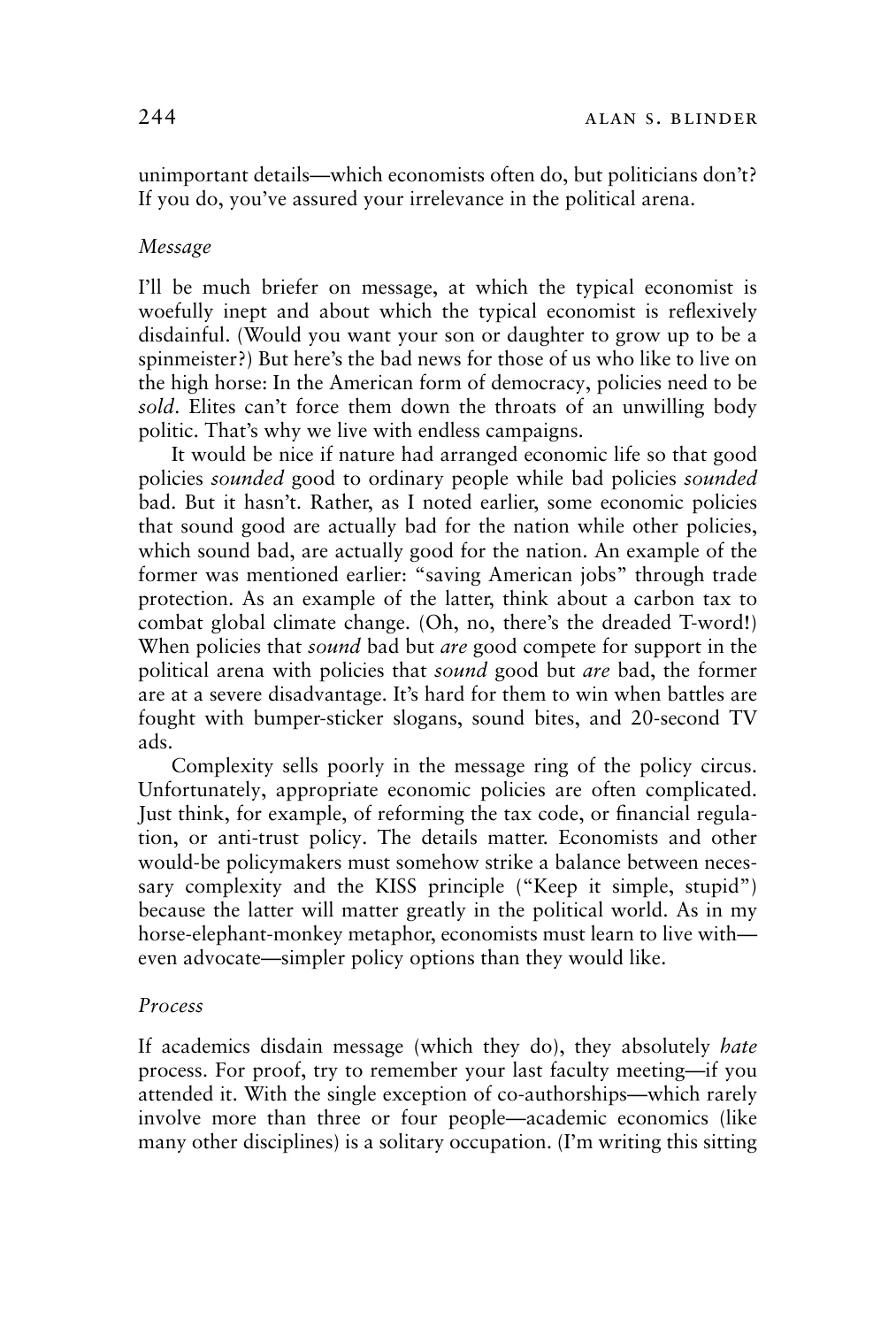alone at my computer.) People get their work done by themselves; they rarely need either cooperation with or permission from anyone else.

Policy development is not like that. "Process" is a key element in policy formulation because it is exactly about getting *organized* to get things done. Who will (and will not) be at the meetings? Which agency will perform which tasks? What deadlines are either forced upon us or appropriate to work toward? And so on. The list goes on and on, and it's not particularly exciting stuff. But it's absolutely necessary if a policy process is to reach a reasonable conclusion, or any conclusion at all.

Among the many reasons why process is so important is *path dependence*. That means, simply, that where you wind up depends on the path you travel to get there. In a word, history matters. At first blush, you might think that history *always* matters. But that's not so. Think back to the supply and demand example. The equilibrium of the system is always at the point where the supply curve and the demand curve cross, irrespective of the path traversed to get there. There is no path dependence; all roads lead to Rome. Or take a well-known example from physics. The resting point of a pendulum (the "equilibrium") is always at the bottom of the arc—regardless of whether you set the pendulum in motion by pushing it left or right, softly or hard, multiple times or just once. Again, there is no path dependence.

Most economist models are like that. (Remember, we're *equilibrium* theorists.) I'm often skeptical of that methodological approach, but never mind that. My point here is that policymaking, unlike, say, supply and demand analysis, almost always displays path dependence. Depending on how you start, you may wind up in Rome, Italy, or in Rome, New York. There are many reasons, but I'll mention just one: The *order* in which legislative issues get taken up exerts a profound, sometimes even dispositive, influence on what gets passed and what gets left on the cutting room floor.

Examples abound. Consider the economic agenda of the new Trump administration in January 2017. There were three main items, listed here in the order in which the administration brought them to Congress: healthcare (which basically meant repealing Obamacare), tax cuts (misleadingly labeled as tax "reform"), and infrastructure. As you know, healthcare failed, tax cuts passed without a single Democratic vote in either the House or the Senate, and we are still waiting for an infrastructure proposal.

Now imagine that the order was reversed. It seems a good bet that an infrastructure package could have passed both chambers easily, perhaps after some cross-party compromises, thereby creating some good will for the new Trump administration instead of the political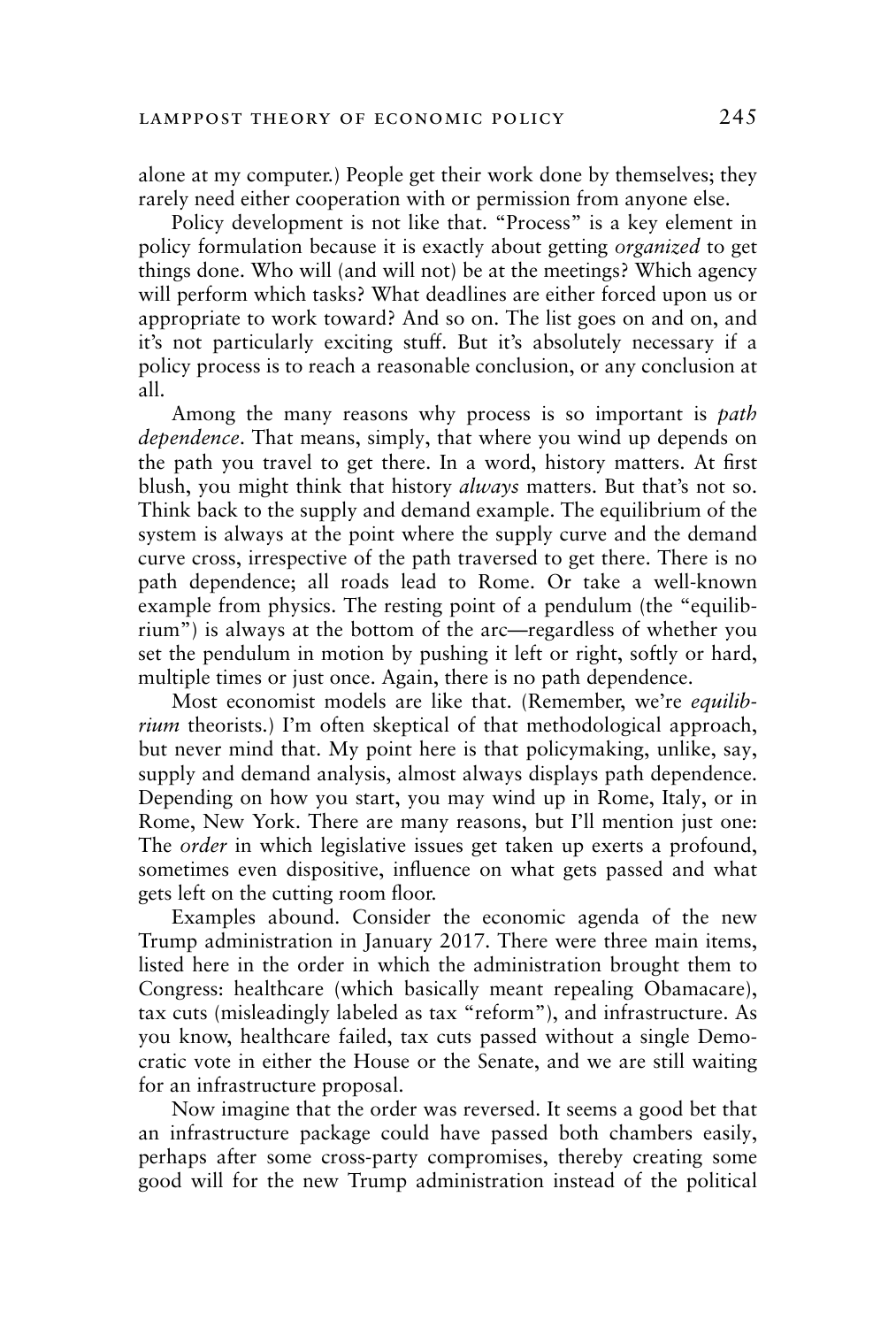rancor that followed the bitterly fought battles over healthcare. That good will might then have carried over to move a few Democratic votes into the "yes" column on the tax cut proposals, especially if it fostered a little bipartisan compromise rather than the highly partisan bill we got. Maybe. But in any case, the political atmosphere would almost certainly have been less poisonous, and the president's legislative record more impressive, by the time healthcare arrived on the House and Senate floors. The legislative history of the early Trump administration, in a word, might have been quite different.

Notice an obvious point here. Healthcare reform, tax cuts, and infrastructure spending have relatively little to do with one another in terms of pure economic *substance*. Had these three unrelated decisions been made by votes of the American Economic Association, rather than by members of Congress, the order of the votes would not have mattered. But once you add politics, message, and process to the brew, path dependence rules the roost.

## **IMPEDIMENTS TO SOUND POLICY: THE THREE** *I***'S**

Partly because of the clash of civilizations, the pathways to sound economic policy are often blocked by one or more of what I call *The Three* I*'s*: *ignorance*, *ideology*, and the power of *interest groups*. I take them up in turn.

# *Ignorance*

Where economics is concerned, ignorance is astonishingly widespread in the population at large. Ordinary Americans understand basic physics well enough to know that a proposal for a major irrigation project that purports to make water run uphill *without the use of power* is snake oil. But the economic equivalents of water running uphill are routinely accepted by many Americans. Snake oil not only can be, but is, regularly sold in the political marketplace. Just think about how many times "supply side economics" has bounced back into the debate over tax cuts.6

And the ignorance problem goes deeper. As I mentioned earlier, even smart politicians who know some economics have no incentive to show off their knowledge. They understand that getting too far out in front of their voters can lead to electoral disaster; better to feign

<sup>6</sup> In 2017, Secretary of the Treasury Stephen Mnuchin even claimed that the Trump tax cut proposal would pay for itself. See, for example, Damian Paletta and Max Ehrenfreund, "Trump's Treasury Secretary: The Tax Cut 'Will Pay for Itself,'" *Washington Post*, April 20, 2017.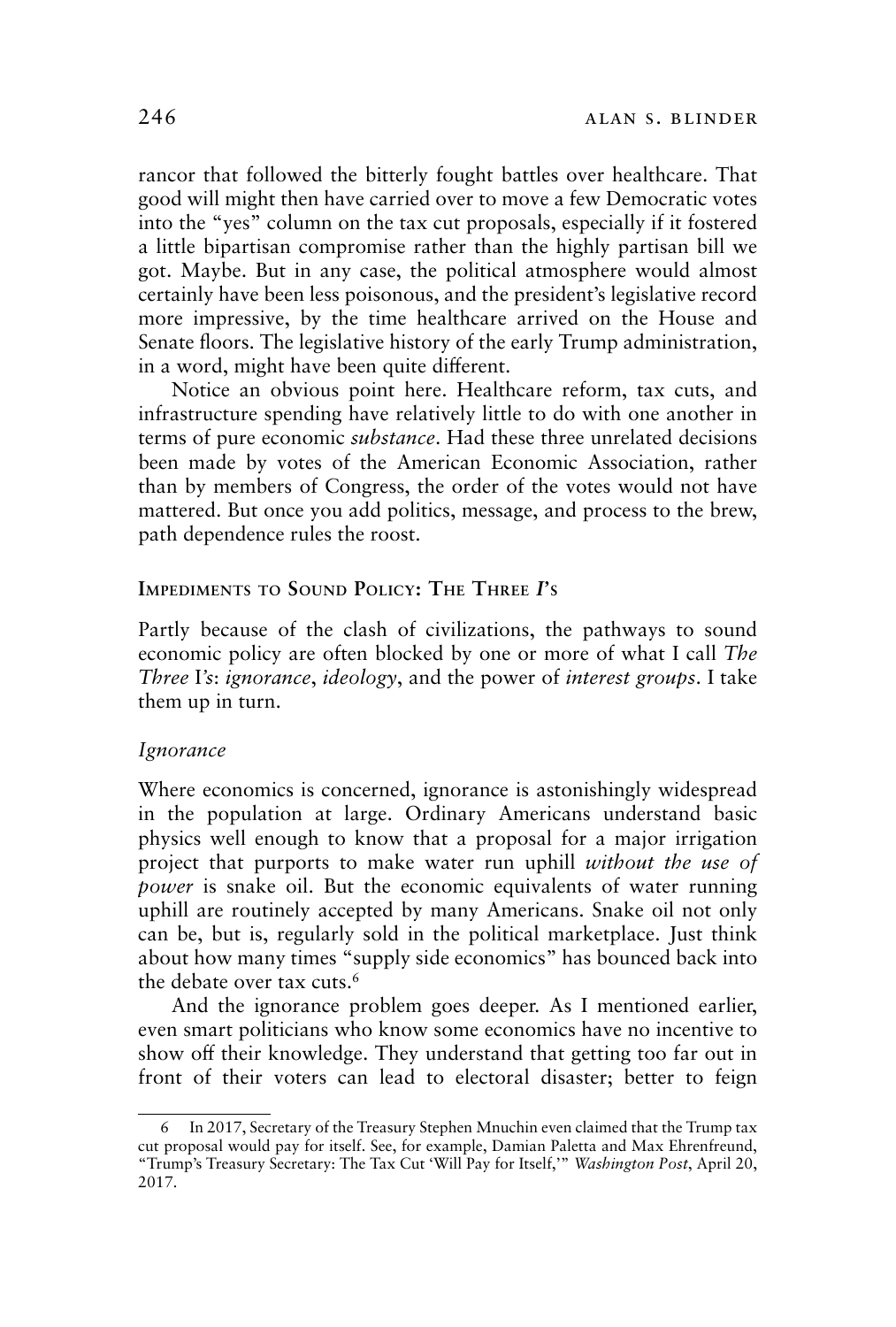ignorance and go with the politically expedient flow. So, for example, simple T-shirt (or, these days, baseball cap) slogans like "Tariffs save American jobs" sell better in the political marketplace than complex realities that require more than 20 seconds to explain. Bad policy ideas can flourish in an atmosphere of ignorance.

Can we economists correct, or at least ameliorate, this ignorance? I wish we could, but I believe we can't. Our audiences are trivially small. It's the President of the United States, and perhaps only he, who has the big audience. As in other contexts, the presidential bully pulpit can be used either for good or for ill. A president can educate or mislead, and I think you all know which one this president is doing.

## *Ideology*

Ideology is the second of The Three *I*'s, and it dies hard. Examples abound, from both the left and the right. Let me offer just one example of each.

Politicians of the right continue to insist, despite much evidence to the contrary, that lowering the income tax rate paid by top taxpayers is the key to faster economic growth. They cling to that belief even though study after scholarly study contradicts it, and even though neither the Reagan tax cuts of 1981–1984 nor the Bush tax cuts of 2001–2003 raised the growth rate.

Here's a picture that should be worth a thousand words. It's a scatter plot of the top personal income tax rate from 1929 through 2010, measured horizontally, against the average growth rate of real GDP over the subsequent five years (to allow enough time for tax changes to influence the economy), measured vertically (Figure 1). Supply-side economics asserts a strong *negative* relationship between the two: Higher taxes should lead to slower growth. But there is no such relationship in the data; the actual correlation is close to zero. Nonetheless, true believers keep believing.

On the left, a number of critics continue to pin a meaningful share of the blame for the financial crisis of 2007–2009 on the repeal, in 1999, of the Glass-Steagall barrier that used to separate banking from the securities business—a repeal they never liked.7 But as I have explained at some length elsewhere, mergers between banks and investment banks had approximately nothing to do with the multiple problems that gave rise to the financial crisis.8 There was a lot of bad

<sup>7</sup> See, for example, Jim Zarroli, "Fact Check: Did Glass-Steagall Cause the 2008 Financial Crisis?" *NPR*, October 14, 2015, https://www.npr.org/sections/thetwo-way/2015/10/14 /448685233/fact-check-did-glass-steagall-cause-the-2008-financial-crisis.

<sup>8</sup> See Alan S. Blinder, *After the Music Stopped: The Financial Crisis, the Response, and*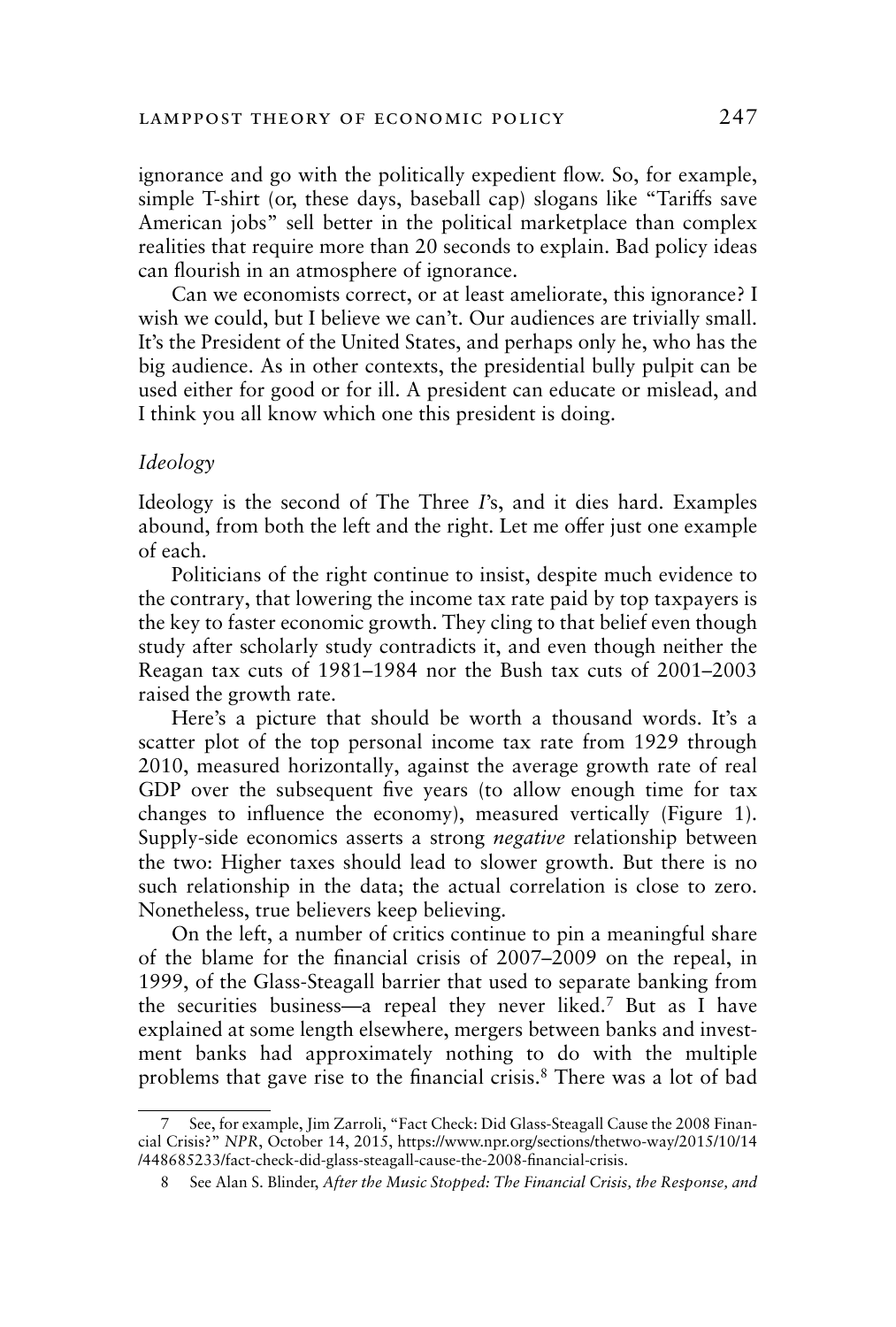

Figure 1. Real GDP growth rate over next five years vs. top marginal income tax rate, 1929–2010.

banking by pure banks like Wachovia, Washington Mutual, and many others. There was a lot of bad investment banking by pure investment banks like Bear Stearns, Lehman Brothers, and others. There was even an insurance company (AIG) that allowed a crazily irresponsible hedge fund to operate in its midst. But virtually none of the rampant financial malpractice took place within a company that resulted from merging banking and investment banking.<sup>9</sup> And essentially none of it would have been stopped by the old Glass-Steagall barriers.

# *Interest Groups*

Politically effective interest groups are often the most powerful enemies of the common good. Let me illustrate how with an example that harkens back to the two kinds of arithmetic I mentioned earlier.

Imagine a policy change that will increase 10 people's annual incomes by \$1 millon each, but will cost 10 million people \$2 per year. The economic calculus is simple: With \$10 million in gains and \$20 million in losses, the policy is almost certainly a bad idea, and almost all economists will draw that conclusion.

Now look at that same policy change through political lenses. The 10 million losers will probably not notice their tiny losses. Even if some of them do, they may not attribute the losses to the policy change. And

*the Work Ahead* (New York: Penguin Press, 2013): 266ff.

Citigroup is often offered as a counterexample. It may be the only one. But does anyone believe Citi would have avoided trouble if it had never merged with Travelers?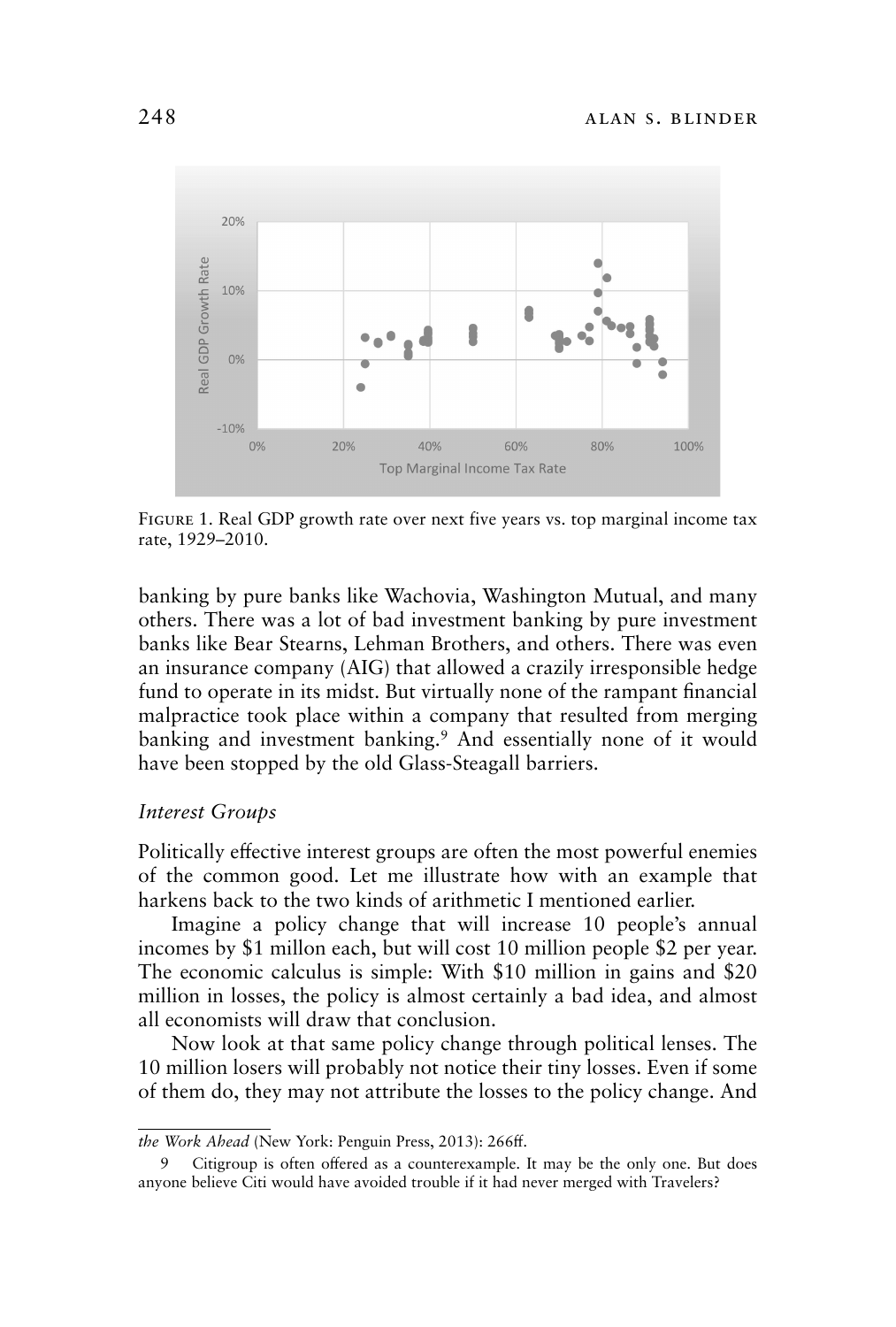even if they do that, a loss of \$2/year will not be nearly enough to move them to political action. By contrast, the 10 big winners will certainly notice their ample gains and be duly grateful to the politicians who dole them out. They will almost certainly thank these politicians with support, and probably also with campaign contributions. So this "bad" policy is a clear winner under political calculus.

The numbers in this little example may appear kindergarten-ish. But the example is indicative of the costs and benefits inherent in many special tax breaks and highly specific trade preferences. Most of these feather a small number of nests generously, while the broad public loses.

## Case Study: The Elusiveness of Tax Reform

Finally, let me apply some of these ideas to a domain of policymaking that has bedeviled politicians and frustrated economist for decades: tax reform. If there ever was an area of economic policy in which politicians welcomed support but shunned illumination, this is it.

Seemingly everyone—Democrats, Republicans, and Independents alike—agrees that our tax code is a national disgrace. The status quo seems to have no defenders. Yet it endures. The 2017 tax bill, for example, was heavy on tax *cuts*, but light on tax *reform*. The last thoroughgoing tax reform in the United States was signed into law in 1986! Why is tax reform so hard?

To start on an answer, remember that the present tax code did not result from acts of nature like earthquakes, meteor showers, or forest fires. It's entirely manmade, not by economists, and not by a series of accidents. Rather, everything that's in the tax code was put there purposefully by politicians—*for good political reasons*. That means that any suggested reform of the code that would eliminate some egregious tax loophole must confront an opposing political force that will defend that loophole. Economically, tax reform looks like an inviting orchard full of delicious low-hanging fruit. Politically, it's a briar patch.

Here's a thought experiment for you to take away. Imagine that Congress assigned the job of rewriting the tax code to a bunch of non-political technocrats—mainly economists, lawyers, and accountants. These technocrats would get broad marching orders from Congress on the big issues. Should we tax mainly income or mainly consumption? How progressive or regressive should the tax burden be? Should there be an estate tax or not? This imaginary bunch of technocrats would then be instructed to devise a tax code that meets these requirements and bring it back to Congress for a straight up-or-down